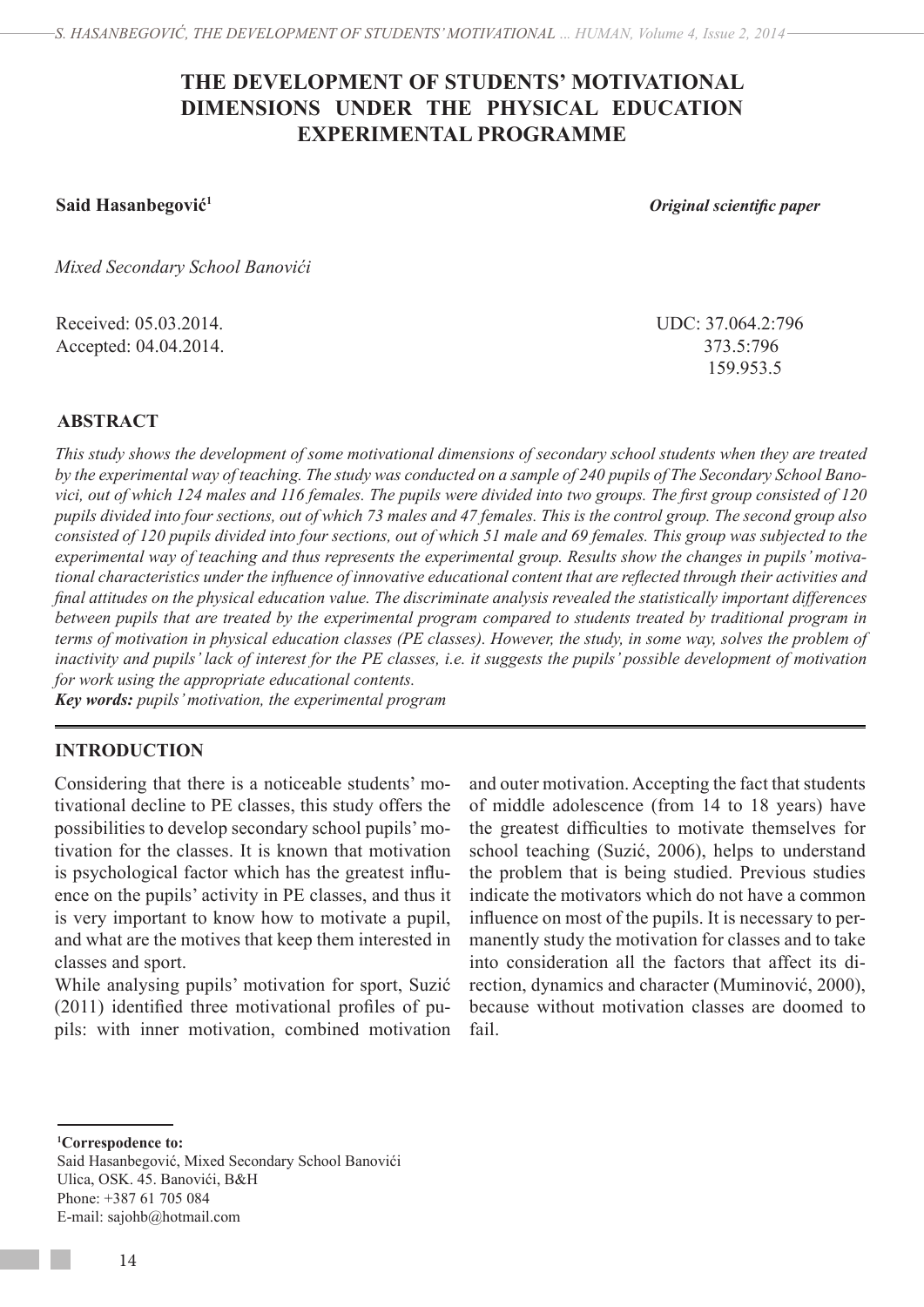The experimental program determines what motivates students to be active in PE classes, to work in continuity during the whole school year, the complexity of these motives as well as the reasons for their inactivity. This study will determine the changes of motivational dimensions of pupils who are treated by differently structured curriculums in PE classes, which help pupils to achieve emotional satisfaction. The curriculums are full of games that run various mechanisms in the body and provide the pupils' satisfaction, thus achieving the goals of PE classes. These types of classes made a cosy environment for students in which they could develop their own creativity creating in the end the tasks that they are interested in.

# **WORK METHODS**

This paper used the discriminate analysis in order to determine the discriminate area which explains the changes in motivational dimensions.

### **The sample**

The study was conducted on a sample of 240 students of the Secondary School Banovici: 142 males and 116 females. The students were divided into two groups, the first group consisted of 120 students categorized into four sections of 73 males and 47 females; this is the control group. The second group consisted of also 120 students categorized into four sections of 51 male and 69 females, which is subjected to the experimental teaching and thus represents the experimental group.

Independent variable: the motivation of students' achievements

Dependent variable: the experimental program of physical education classes

The instrument: LIMA (The large inventory of motivational achievements) (Pintrich, 2003)

# **RESULTS AND DISCUSSION**

# **The discriminate analysis of the attitudes inventory LIMA in the manifest area of measuring in the applied sample**

The multi-variant method of the data processing-the discriminate analysis was used to determine the differences between the experimental and the control group of students while studying the motivation for physical education classes. However, even though the discriminate analysis represents a method for deter-

mining differences between sub-samples, it can also be used to determine the common features of the respondents through discriminate factor.

This study used the discriminate analysis in order to comprehend the indicators' hierarchy that contribute to the distinction of groups, but it is also used to comprehend the relations between indicators prevailing in the experimental and the control group.

This study used the canonical discriminate analysis which, through determination of indicators, that offer the greatest contribution to the discrimination of sub-samples of the respondents, also defines the characteristics of the groups in the manifest area. In this research, the discriminate area was determined by the discriminate indicators, which are transformed into discriminate functions, while on the other hand, the statistical significance of the discrimination was determined by the F-test (Fisher, 1936).

The discriminate strength of the applied indicator was determined by the Wilks' Lambda, while its significance was tested by the Bartlett's  $\chi^2$ -test. Taking into cosideration that the analysis of the reability showed the reability of measurements on intergroup variance samples of the subjects, the discriminate analysis, on the other hand, isolated its own roots (Lambda) and vectors. The maximization ratio of the intergroup variability marked characteristic roots that show the strength of the discriminate function, and the characteristic root represents a variance of that discriminate function. In this scientific analysis, the standardized discriminate function represents a discriminate factor that points out the scientific conclusion of the gained differences between the experimental and the control group of the applied subsamples, in order to find practical solutions for the motivation in PE classes.

# *The discriminate analysis of the inventory of attitudes in the manifest area of measuring on the initial measuring LIMA*

The significance of differences between the samples of the subjects using the discriminate analysis is being tested by the Wilks' Lambda. Considering that this research belongs to the category of longitudinal study using measuring that are used in two stages (initial and final), in order to determine the difference among the applied groups of subjects, not only by their quantitative characteristics, but also by their changes that occurred in certain period during which the experiment, that was defined by program content for sport motivation, was applied.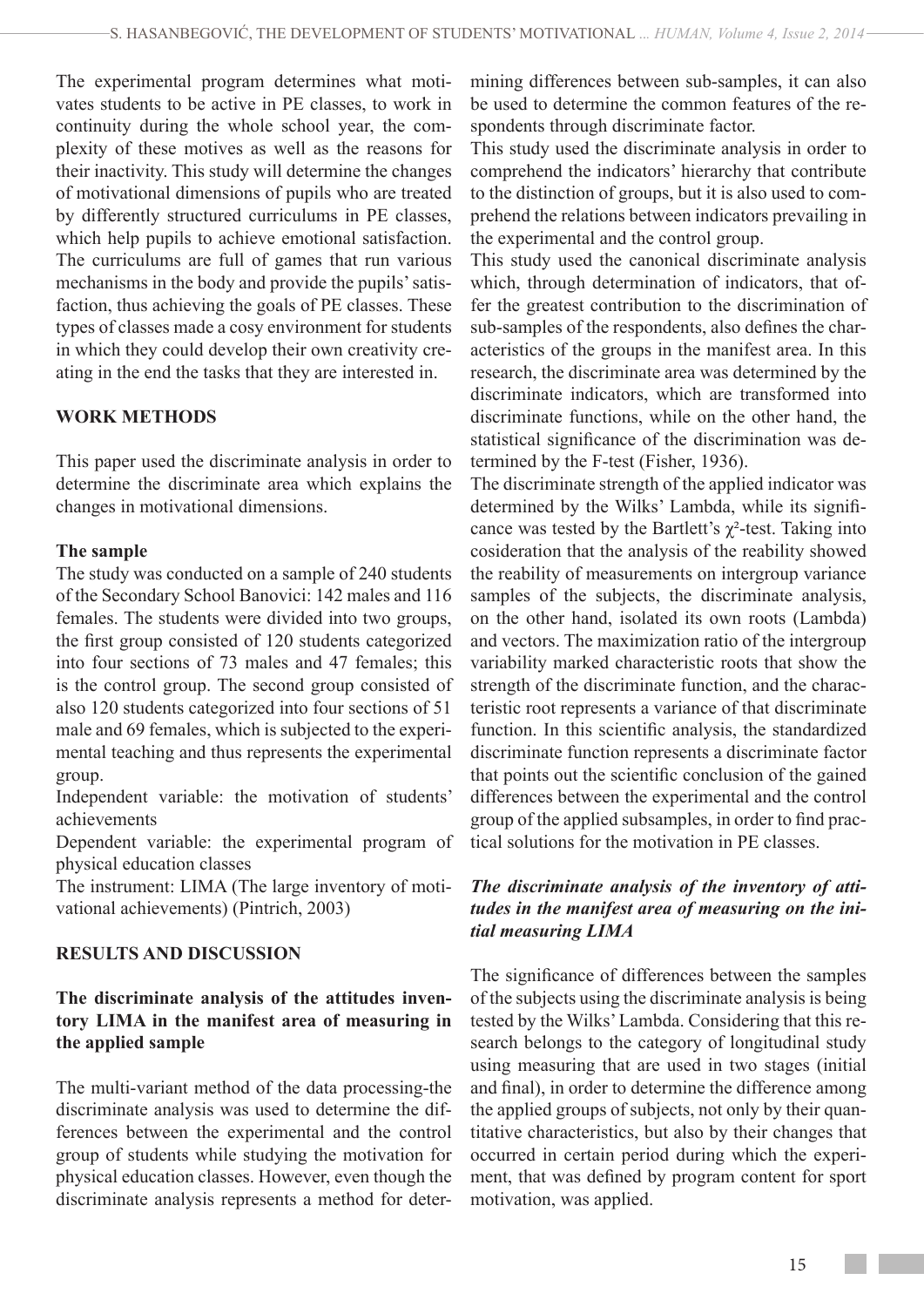Therefore, the discriminate analysis was used in two cases: in the initial measuring using the quantitative values of the subjects on the applied indicators, thus determining their differences in the final measuring as well, when besides the quantitative differences in the obtained values of the applied indicators, the qualitative distinctions in the changes of subjects' perceptions and relation towards the PE classes, were also determined. In the initial measuring, no statistical significance of the groups' discrimination was determined and Wilks' Lambda was 0.42 with the value of Bartlett's  $χ$ <sup>2</sup>-test of 152.25.  $χ$ <sup>2</sup>-test shows that Wilks' Lambda is not statistically important (p  $= 0.007$ ), which indicates that there is no significant differences between the experimental and the control group at the initial measuring of the measured area of sport motivation, i.e. they belong to the equal population characteristics concerning LIMA.

## *The discriminate analysis of the attitudes inventory in the manifest area in final measuring LIMA*

In final measuring of this inventory, Wilks' Lambda was statistically significant on the level of importance and valued  $p = 0,000$ , whose  $\chi^2$ -test was 334.02, which justifies the applied methods in the scientific elaboration LIMA, i.e.it explains the presence of inventory changes, that happened under the applied experimental program. Cosidering that this paper studies the influence of the experimental way of teaching on the pupils' motivation development in PE classes, the discriminate analysis should explain the quantity and quality of the influence of changes with the help of the discriminate factor. Since there are two groups of subjects, using the logic of the applied method, one discriminate function was singled out, where canonical correlation of the applied indicator system with its isolated discriminate function valued 0.92.

*Table 1. The standardized canonical discriminate function of the idicators on LIMA*

| <b>Indicators</b>                        | <b>Function</b> |  |
|------------------------------------------|-----------------|--|
| Self-efficacy                            | 0,91            |  |
| Performed self-efficacy                  | $-0,36$         |  |
| The perception of competence-recognition | 0,35            |  |
| Self-valuing                             | $-0,27$         |  |
| Engagement                               | $-0,16$         |  |
| Control                                  | 0,98            |  |
| <b>Mastery</b>                           | 0,68            |  |
| Performing gaols                         | 0,31            |  |
| Non-comformism                           | 1,43            |  |

Considering that LIMA was conceptualized so that certain indicators belong to different motivation areas as psychological dimensions of the human action, the isolated function classified the discriminate characteristics mixing indicators at its own standardized coefficients of dispersive difference, so that it classified indicators by their own dispersive strength thus creating the dispersive root.

Table 2 presents the isolated function of the discriminate coefficients which represent the discriminate area. Considering that LIMA (n=128indicators) is created in different motivation areas, the discriminate area is defined through hierarchy of variances

that with their greatest variability contribute to the group differentiating and these isolated pedagogicalpsychological dimensions are development carriers of self-valuing, efficacy, control, self-competence and a will for success.

The subjects were not different in the initial measuring, while in the final, their results showed the discriminate dispersion in the sense of motivation. There is no doubt that the experimental program in relation to the LIMA areas, significantly affected students' motivation. Because of this, the scientific explanation to this problem can be found in the variance analysis.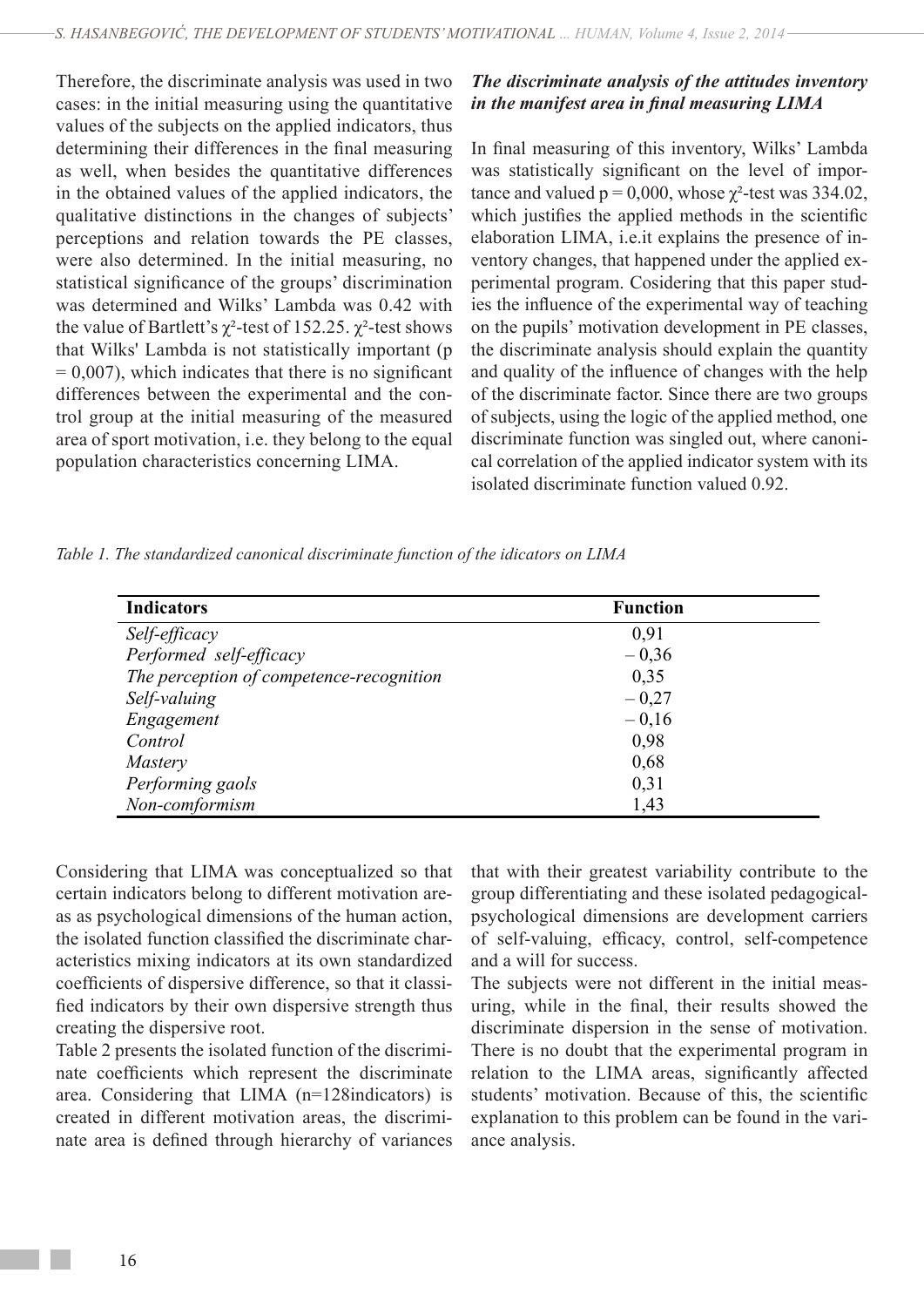| Table 2. Indicators corelations on the isolated function LIMA |  |  |
|---------------------------------------------------------------|--|--|
|---------------------------------------------------------------|--|--|

| <b>Indicators</b>                            | <b>Funkcion</b> |
|----------------------------------------------|-----------------|
| Self-valuing                                 | $-0.01$         |
| Self-efficacy                                | 0,03            |
| Control                                      | 0,01            |
| Chalenge                                     | $-0.00$         |
| <b>Mastery</b>                               | 0.03            |
| Performed self-efficacy                      | 0,03            |
| Valuing level of the academic achievements   | $-0.03$         |
| Non-conformism                               | 0,01            |
| Performing gaols                             | $-0.01$         |
| Self- determination and the academic control | $-0.00$         |
| Engagement                                   | $-0.00$         |
| Interest                                     | $-0.01$         |
| The perception of competention-recognition   | 0,00            |

### **The variance analysis on LIMA**

In the Table 3 it can be noticed that, in certain cases, the subsamples of the subjects statistically differ in the measuring area of the applied indicators on LIMA. On the level of the applied hypothetical (theoretical) significance of 95 %, 8 subareas of indicators, in hierarchical order, singled out according to the following discriminate strength: Self-efficacy, Control, Mastery, Self-valuing, Engagement, Performing gaols, Non-conformism and Perception of competence-recognition. The indicators that have achieved the discrimination at the level of significance of 98% belong to the area of Engagement.

The indicator that achieved the discrimination at the level of significance of 97% belongs to the area of Performing gaols and Non-conformism, and in the end one indicator that achieved the significance of 95% belongs to the area of Perception of competence -recognition. Finally, it can be concluded that LIMA was summed up to 8 indicators that, according to the scientific aspect, have appropriate application and value as in praxis so in the theoretical analysis of the students' motivation.

| <b>Indicators</b>                            | Wilks'<br>Lambda | $\boldsymbol{F}$ | <b>Funkcion</b> | df  | $\boldsymbol{p}$ |
|----------------------------------------------|------------------|------------------|-----------------|-----|------------------|
| Self-efficacy                                | 0.47             | 6,64             |                 | 238 | 0,000            |
| The perception of competence-<br>recognition | 0,97             | 8,05             |                 | 238 | 0,005            |
| Self-valuing                                 | 0,94             | 14,72            |                 | 238 | 0,001            |
| Engagement                                   | 0,96             | 9,81             |                 | 238 | 0,002            |
| Control                                      | 0,93             | 18,63            |                 | 238 | 0,000            |
| <i>Mastery</i>                               | 0,94             | 13,74            |                 | 238 | 0,000            |
| Performin gaols                              | 0,96             | 9,24             |                 | 238 | 0,003            |
| Non-conformism                               | 0,96             | 9,03             |                 | 238 | 0,003            |

*Table 3. The discriminate significance of Wilks' Lambda*